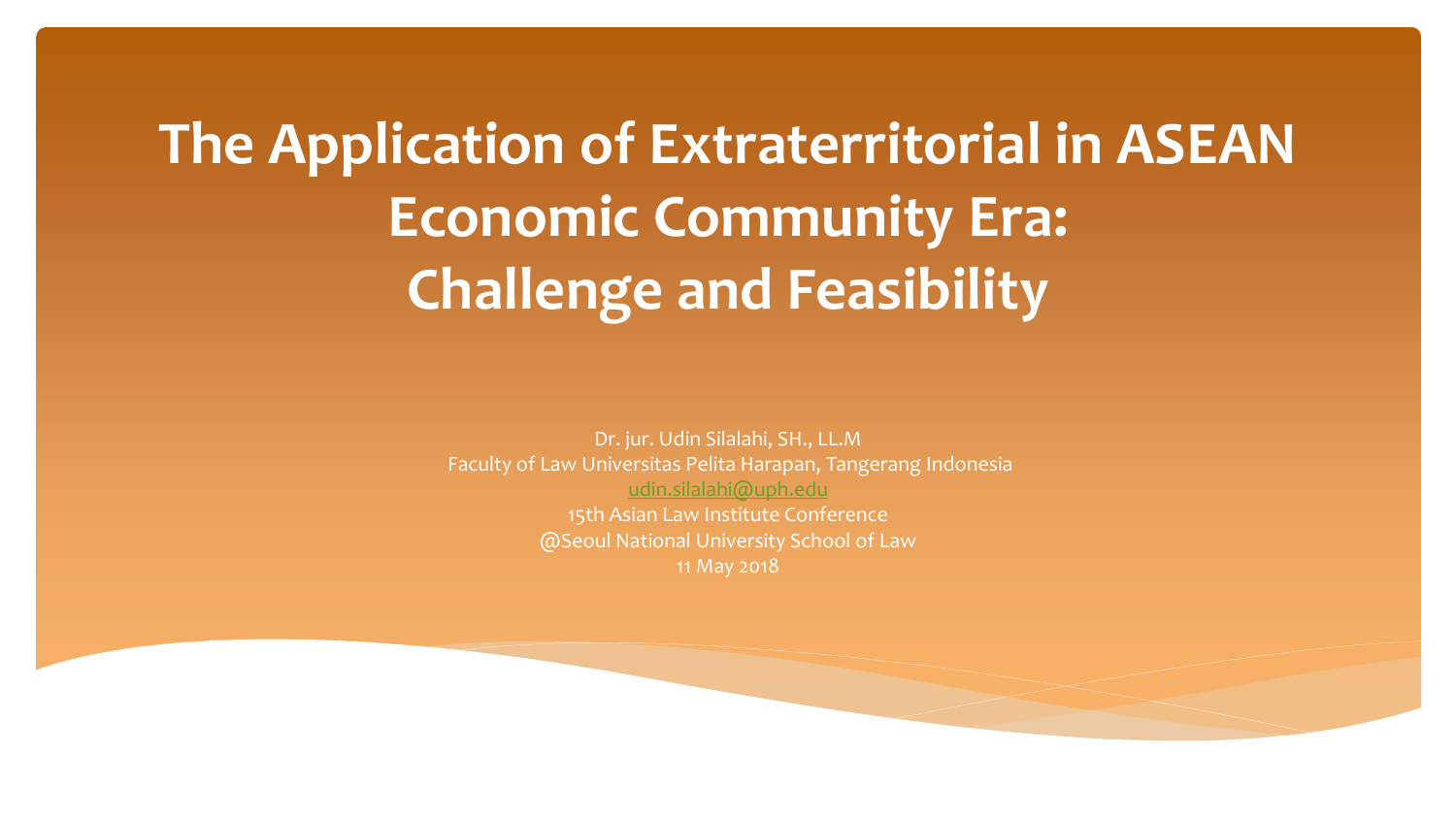The Application of Extraterritorial in ASEAN Economic Community Era: Challange and Feasibility

- \* Introduction
- The Extraterritoriality Principle in Competition Law
- Extraterritorial Provision in ASEAN Competition Law
- Feasibility for Implementing the Extraterritoriality in ASEAN
- \* Conclusion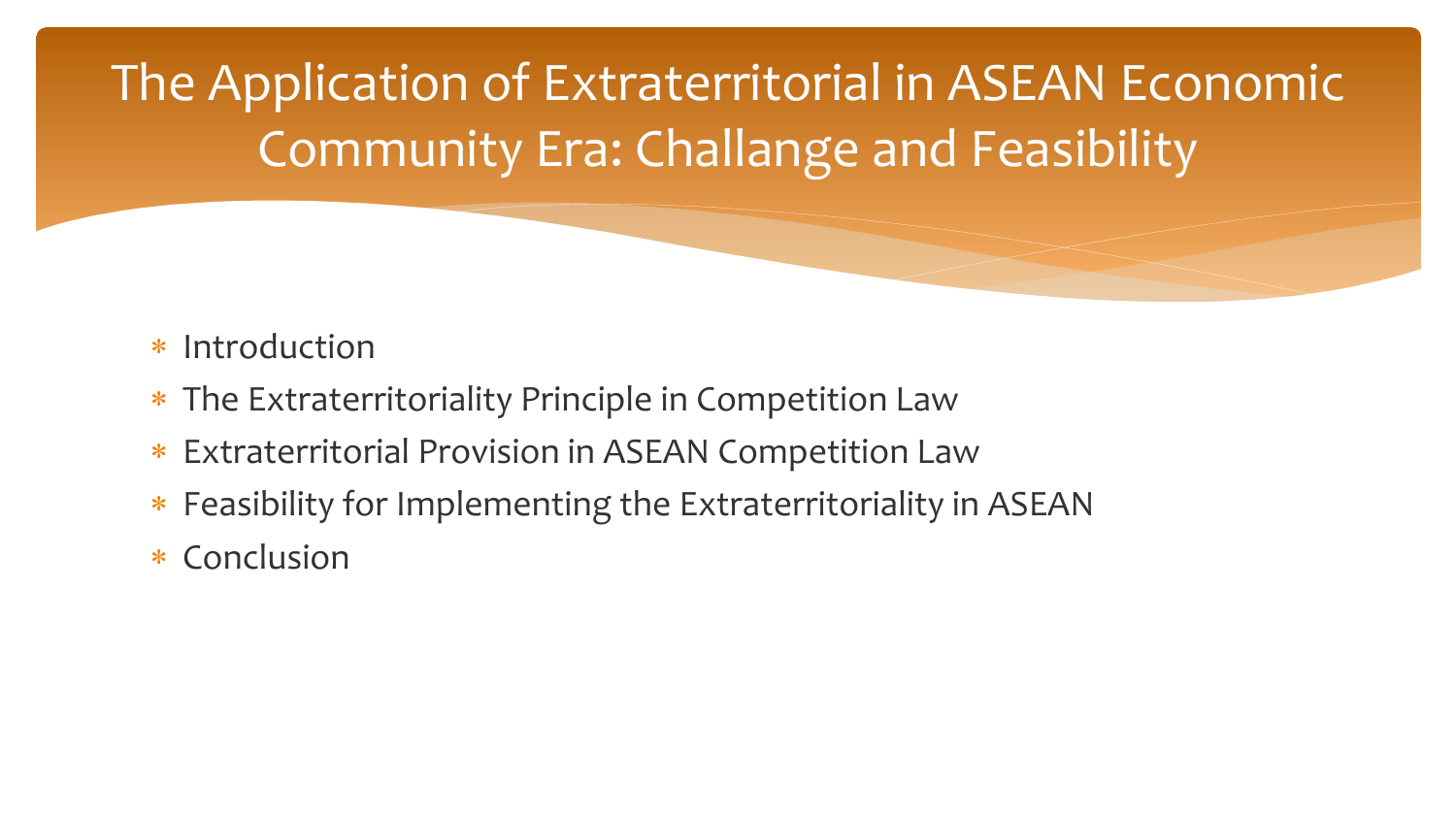# By the end of December 2015 AEC came into effect

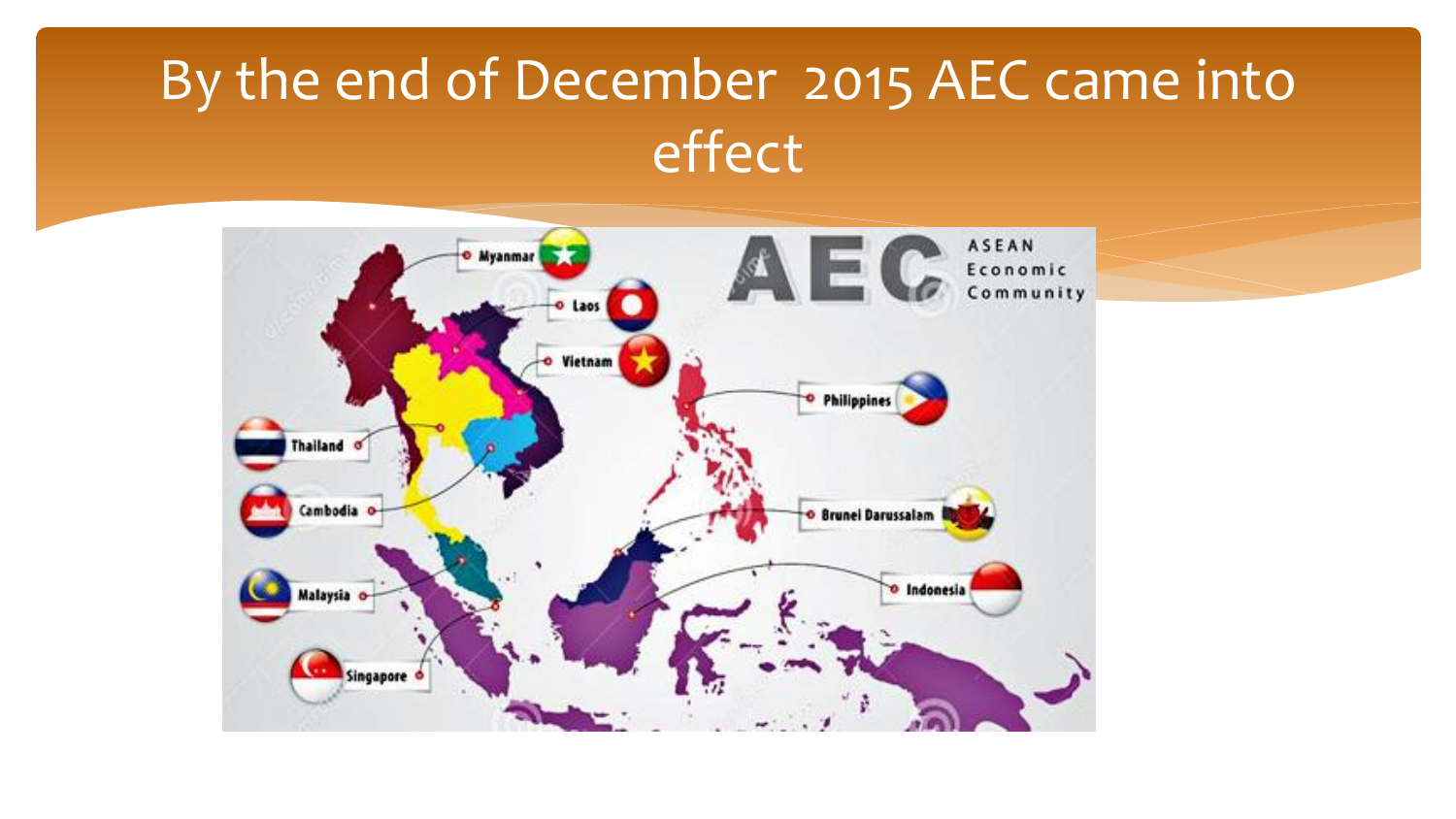### Introduction

- ASEAN Economic Community (AEC) is already implemented since by the end of December 2015.
- All the ASEAN Member States (AMSs) has been agreed that the economy among AMSs is integrated as single market.
- AEC is collectively the third largest market in ASIA.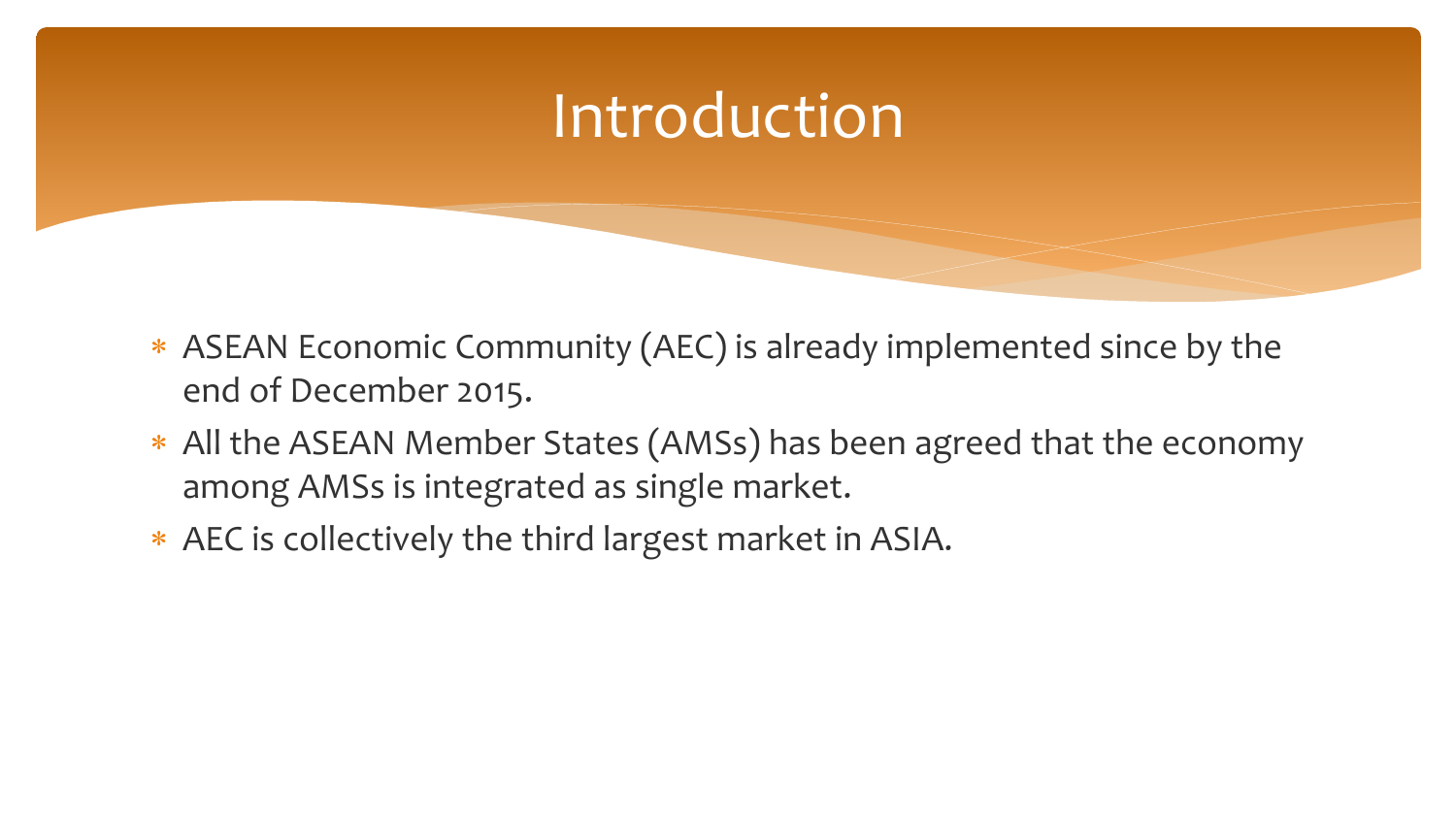### ASEAN Economic Community

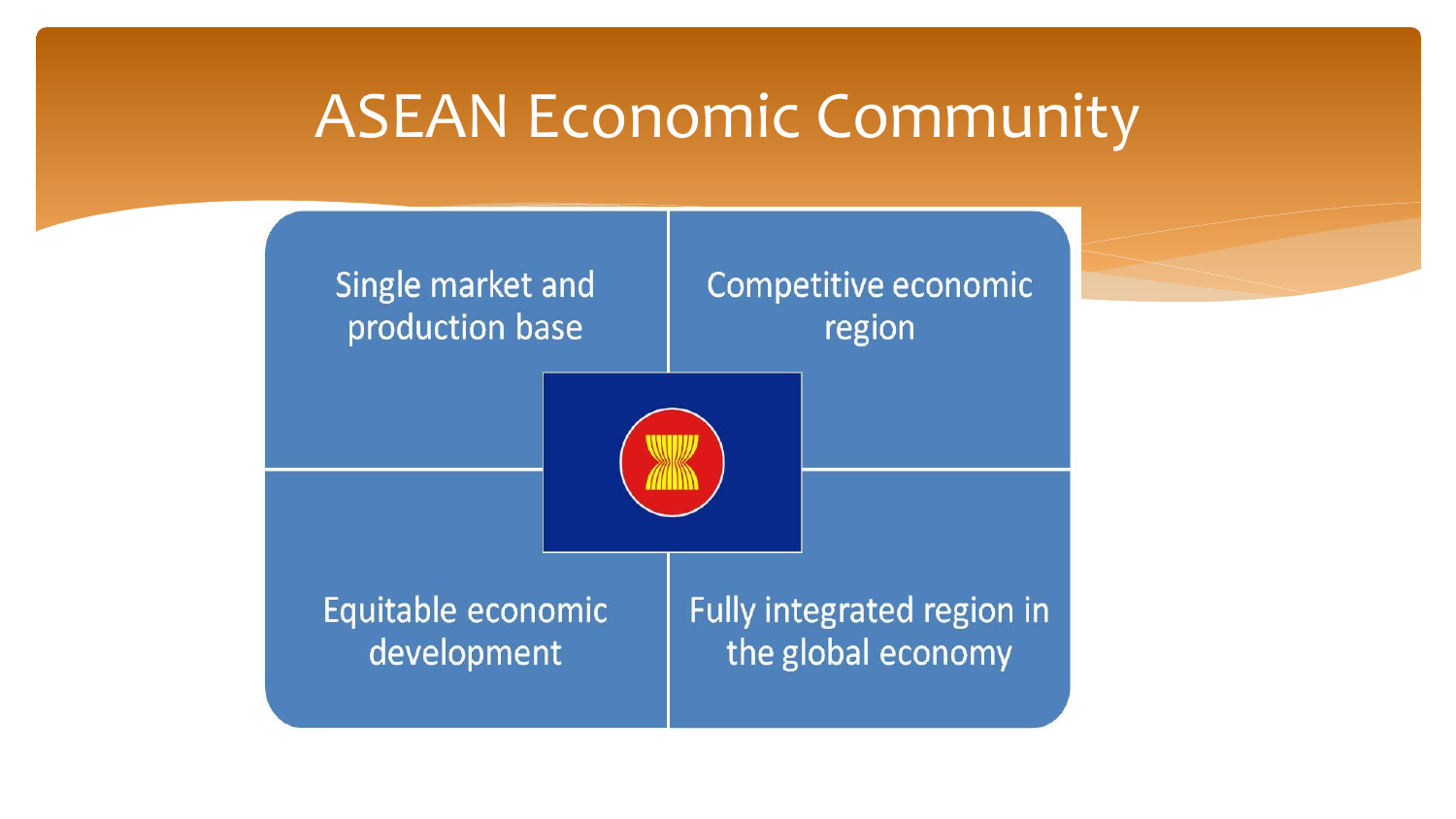## Introduction

- \* In term of competition law the implementation of the ASEAN single market should be under the culture of a fair business competition.
- \* A fair competition in the ASEAN region must be provided.
- But ASEAN self has no ASEAN competition law yet.
- There is only ASEAN Regional Guidelines on Competition Policy (ARGCP)
- \* It serves generally as a general framework guide for the ASEAN countries to establish their own competition law.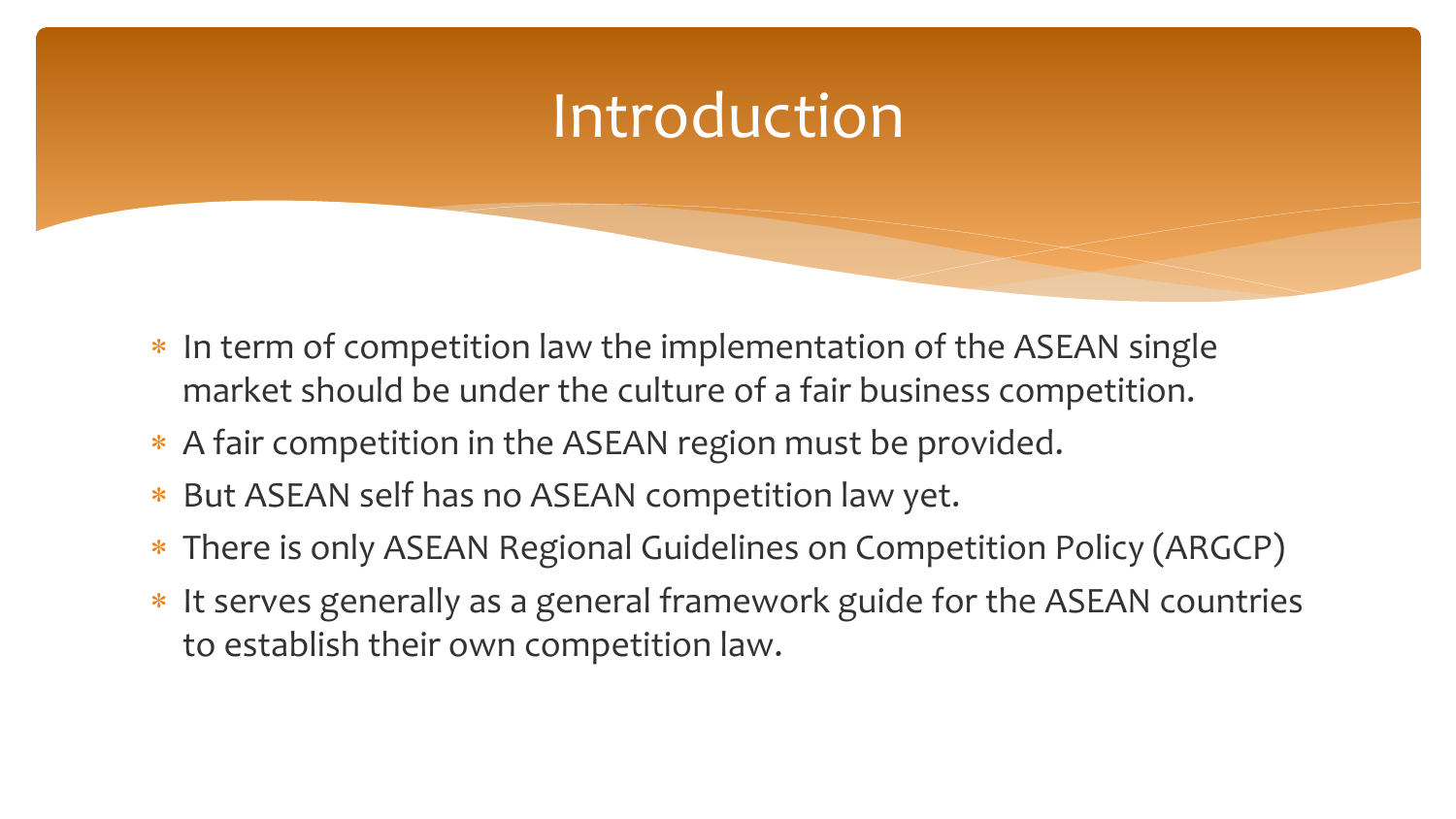## Introduction

- Allmost all AMSs has their own competition law except Cambodia.
- \* It is just to protect and sustain a fair competition in their own domestic market.
- \* It can't protect an unfair business competition among AMSs.
- The question is if there is an unfair business competition among AMSs that done by undertakings which competition law will be applied?
- While national competition law is to promote and to foster a fair business competition in the respective domestic market, not in ASEAN region.
- That is why **how important** is the extraterritorial jurisdiction in ASEAN region.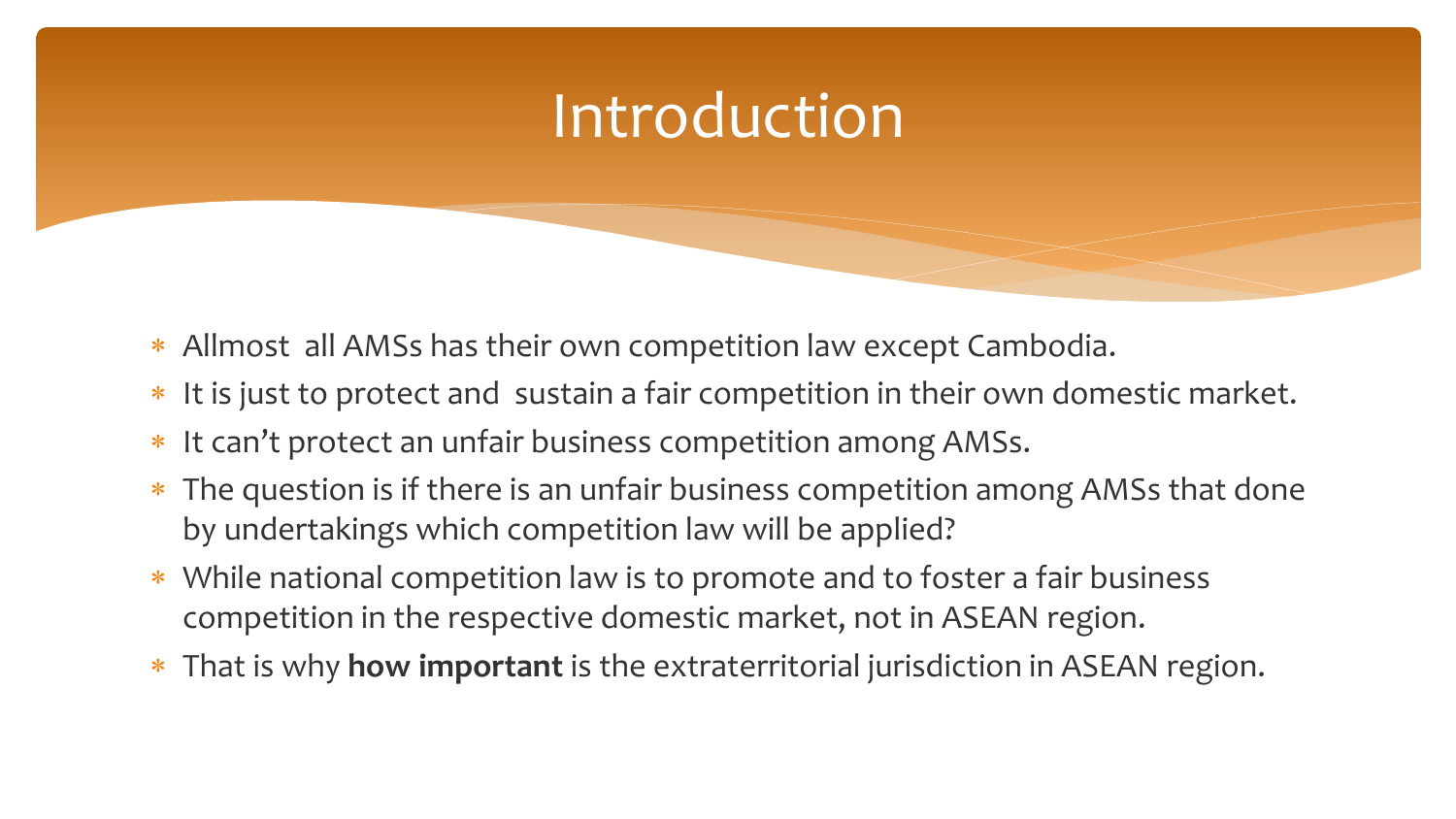### AMSs Competition Law

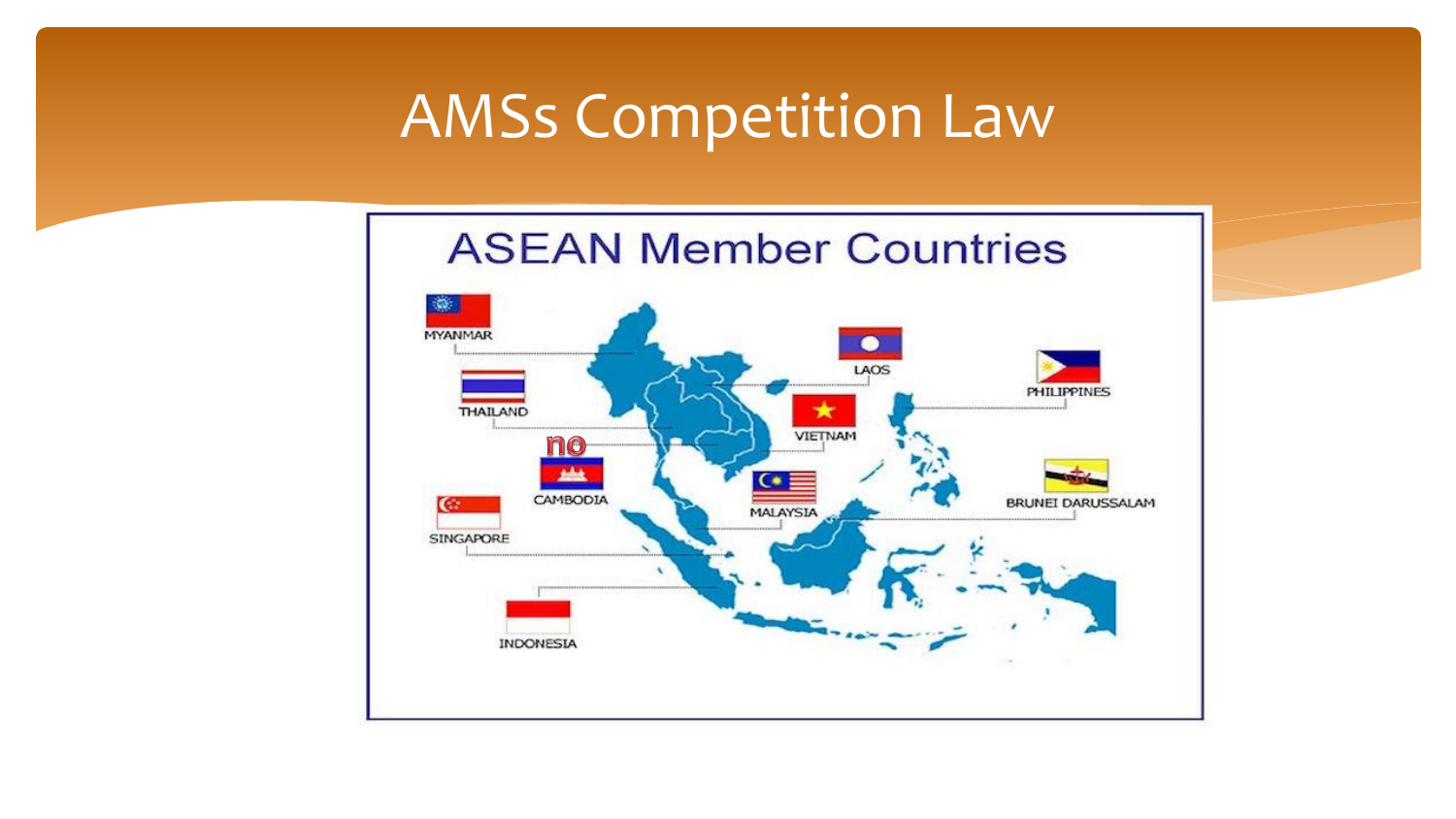### The Extraterritoriality Principle in Competition Law

- What is extraterritorial jurisdiction?
- "competence of a State to make, apply and enforce rules of conduct in respect of persons, property or events beyond its territory. Such competence may be exercised by way of prescription, adjudication or enforcement" (Kamminga: 2012)
- The objective extraterritoriality has a profound importance in the implementation of Competition laws (Martyniszyn*: 2017)*
- \* This objective jurisdiction covers a competition violation, which occurs abroad, but causes anticompetitive effects to the domestic market of a Country, exerting the jurisdiction.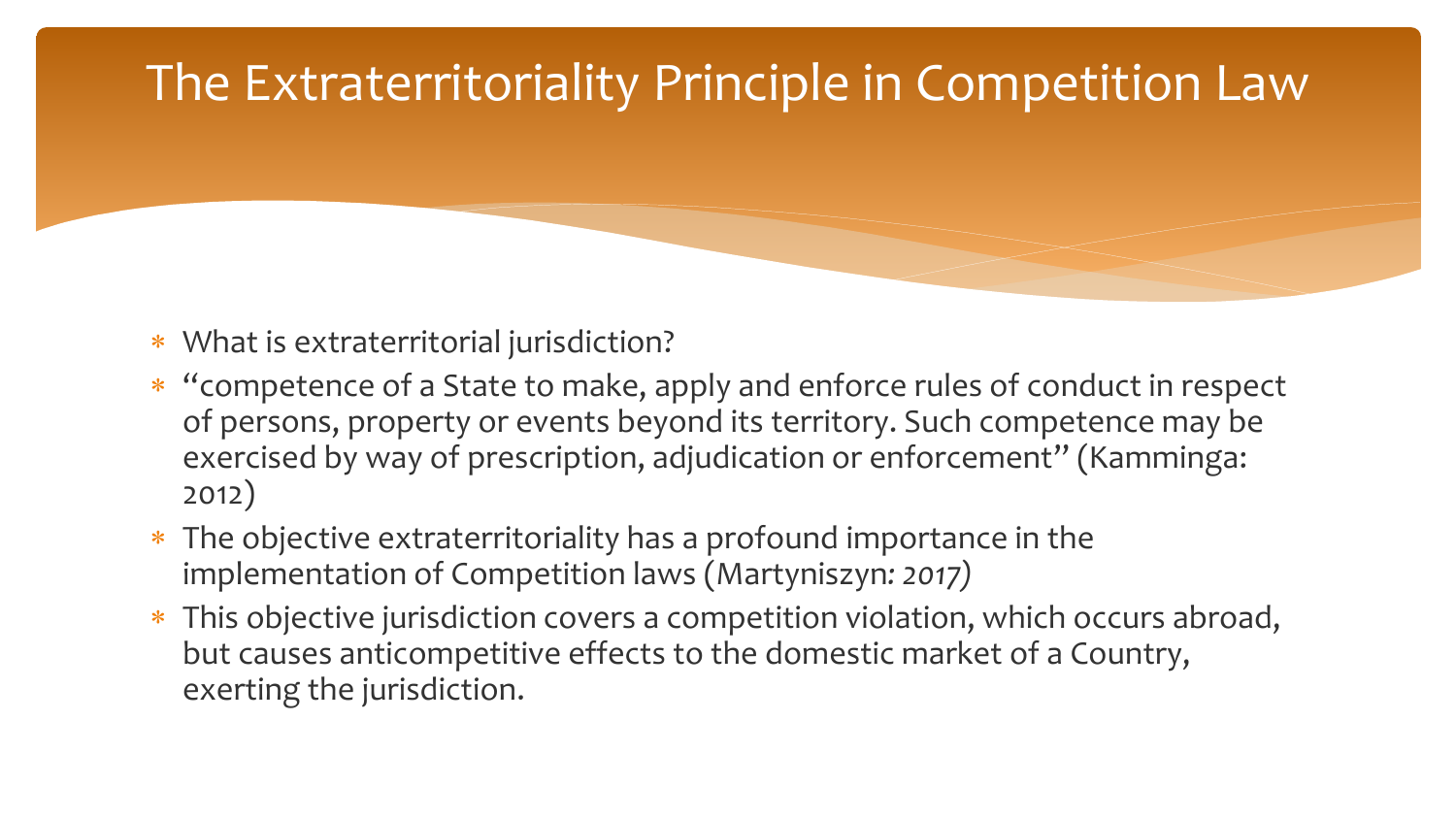### The Extraterritoriality Principle in Competition Law

- The application extraterritorial in USA based on "effect doctrine"
- While in EU based on from the "Single Economic Entity (SEE)" doctrine, to the "implementation" doctrine and lately to "immediate, substantial and foreseeable effect" doctrine.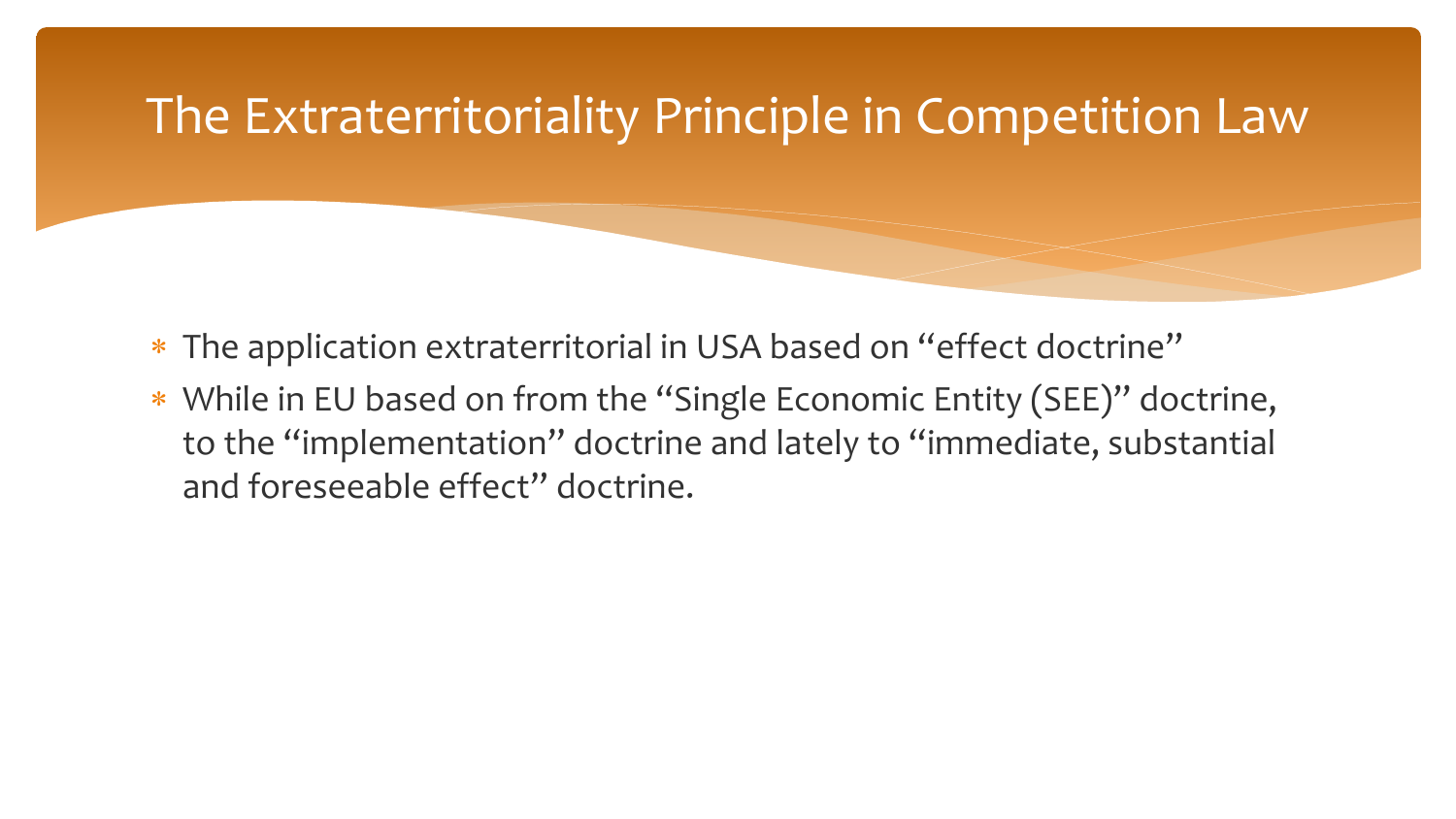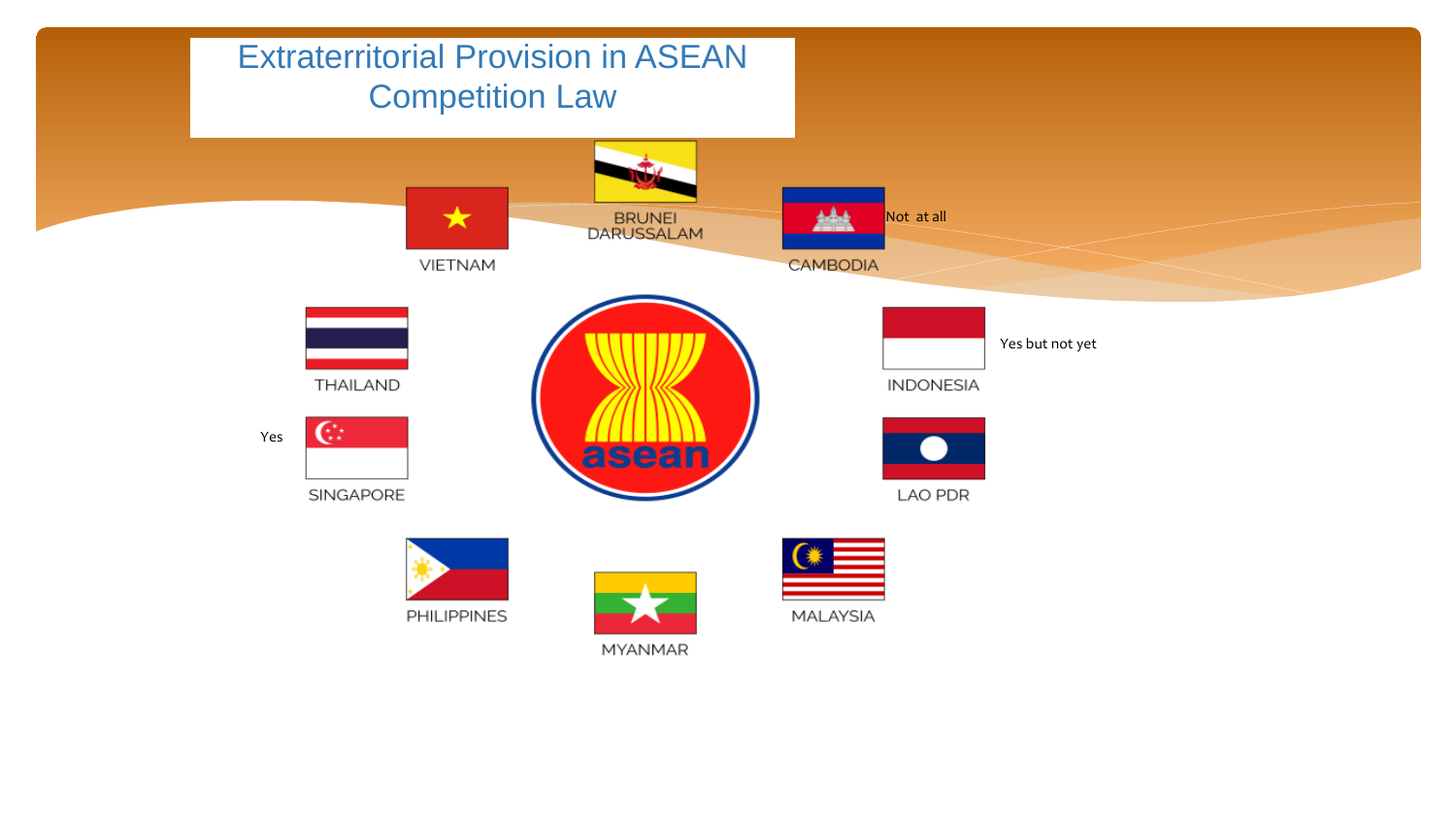# Extraterritorial Provision in Indonesia Competition Law

- \* Indonesia regulates extraterritorial jurisdiction implicitly.
- \* Indonesia regulates implisitly through Article 16 ICL Number 5 of 1999 is saying: "Business actors shall be prohibited from entering into agreements with other parties overseas setting forth conditions which may cause monopolistic practices and or unfair business competition."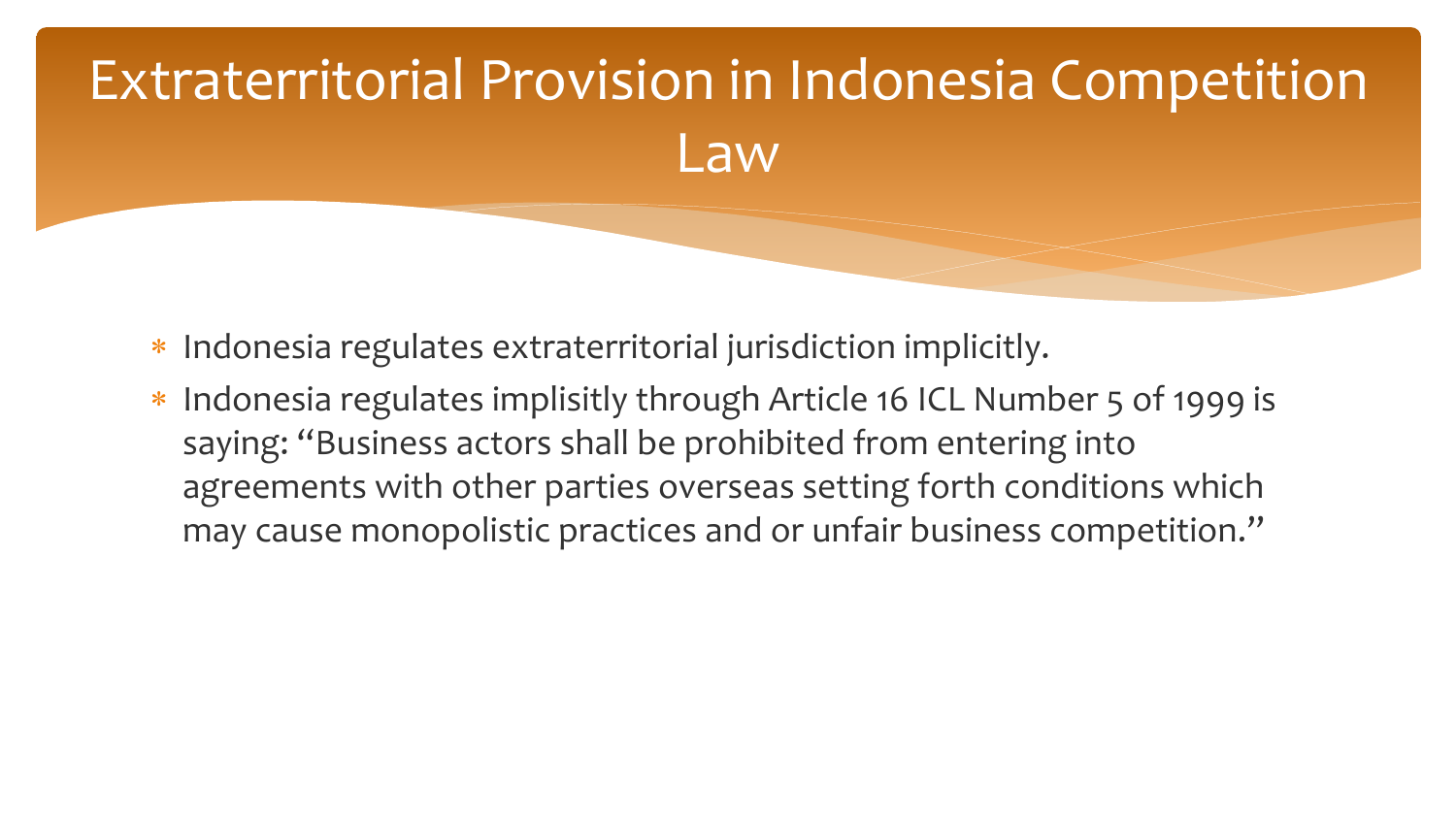# Extraterritorial Provision in Singapore Competition Act

- While in Singapore the extraterritoriality principle explicitly regulate in Section 33 (1) Singapore Competition Act, as follows:
- \* "Notwithstanding that
- (a) an agreement referred to in Section 34 has been entered into outside Singapore;
- (b) any party to such agreement is outside Singapore; ….or
- (g) any other matter, practice or action arising out of such agreement, …is outside Singapore, this Part shall apply to such party, agreement, abuse of dominant position, anticipated merger or merger if-..
- (i) such agreement infringes or has infringed the Section 34 prohibition;…"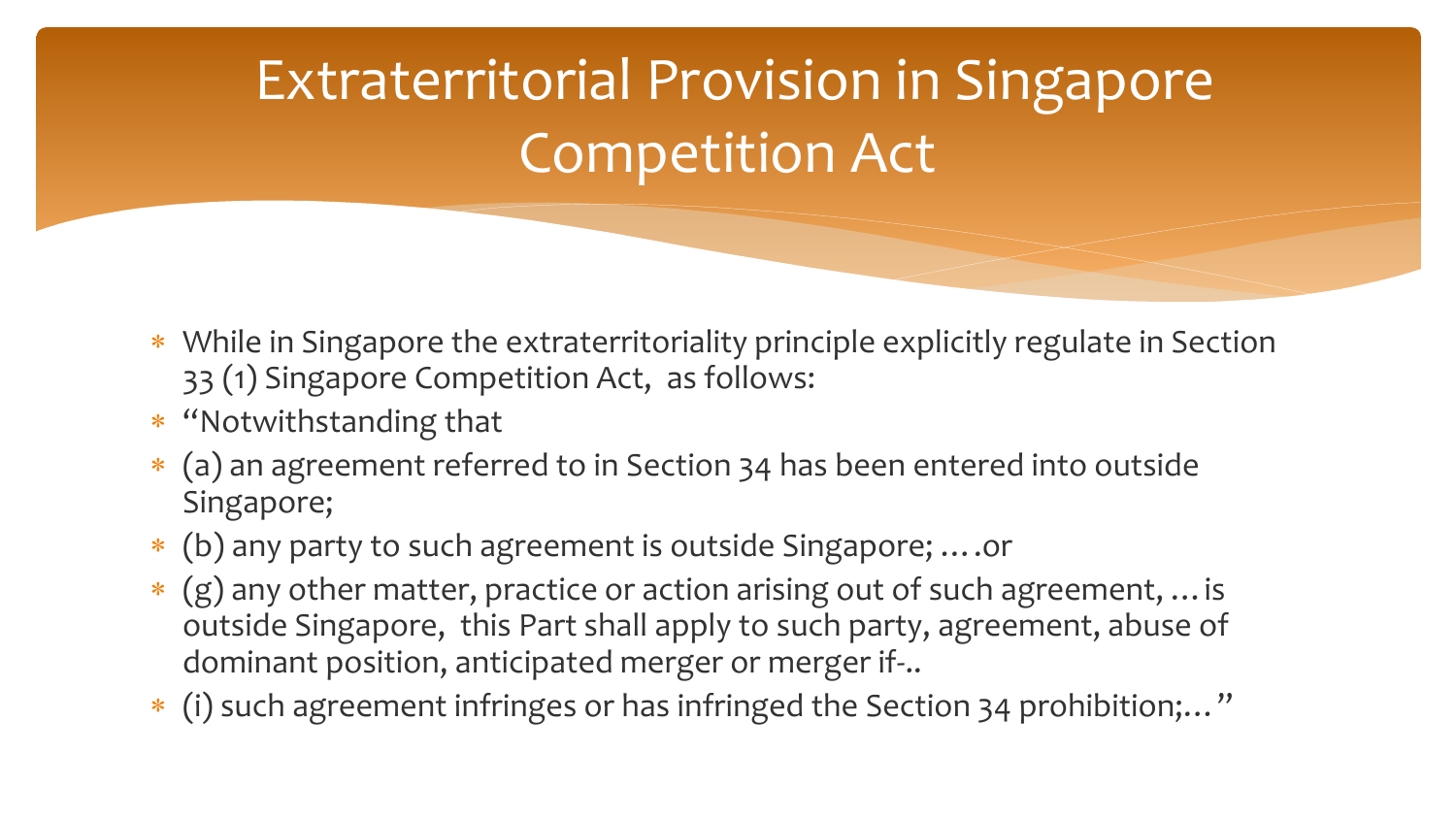# Extraterritorial Application in Indonesia

- \* KPPU, as the Indonesian Cartel Office, has employed this principle in two landmark cases, namely Temasek Telecom and Astro Television cases.
- \* In the Temasek Telecom case, the KPPU's indictment had been based, primarily, on the violation against Article 27 (a) ICL Number 5/1999 concerning crossownership.
- \* KPPU invokes Article 27 (a) against Temasek Holdings (Pte) Ltd., a Singapore based State Owned Enterprise (SOE), because its cross-ownership both in Indosat (Tbk.) and Telkomsel (Tbk.).
- \* KPPU was of opinion that Temasek (Pte.) Ltd, together with Indosat and Telkomsel are subject to the "SEE Doctrine".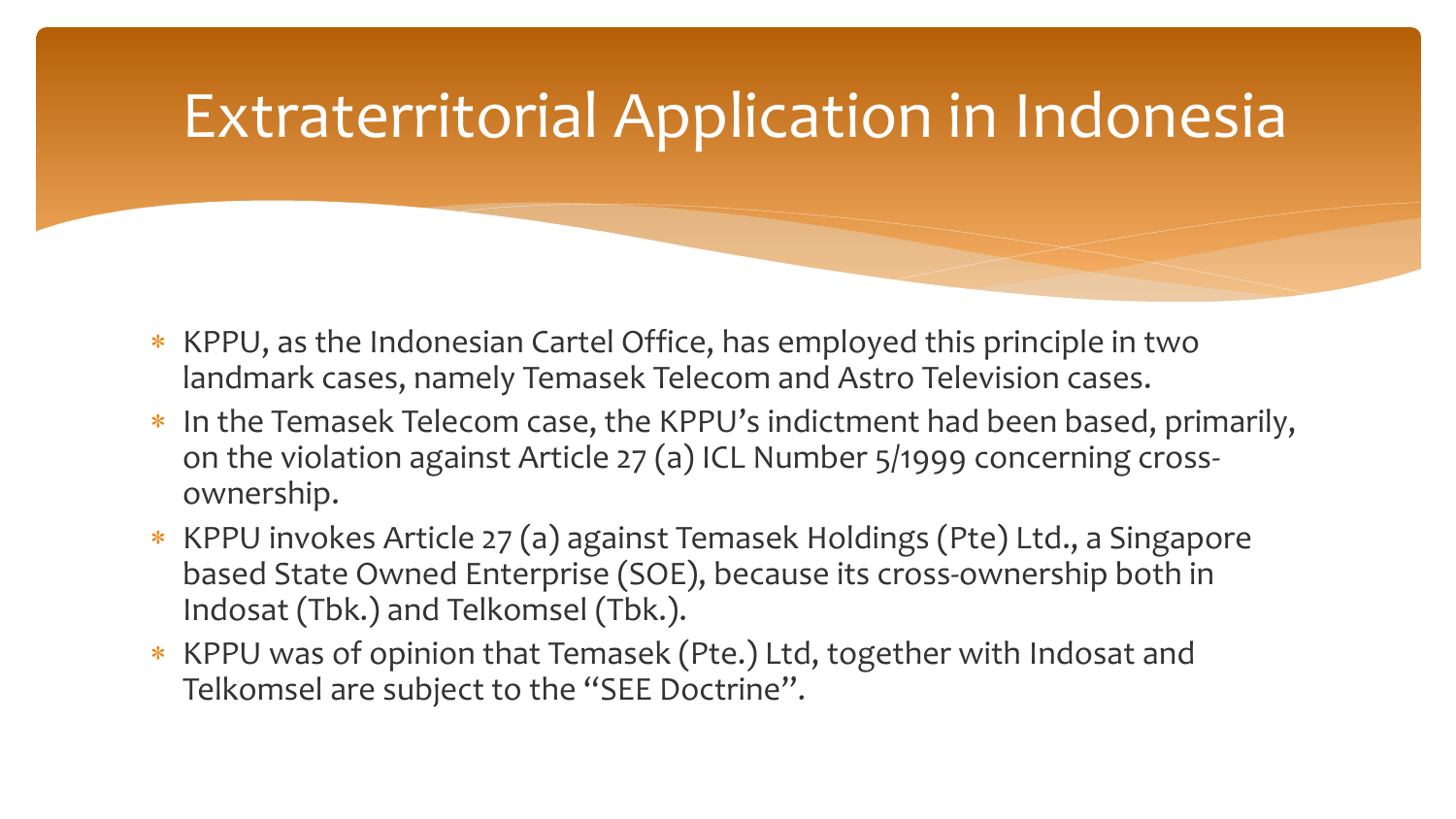# Extraterritorial Application in Indonesia

- \* KPPU convincingly argued that Temasek (Pte.) Ltd., had exerted "material influences" over Indosat and Telkomsel, that led to price cartels in the Indonesian telecommunication (cellular) market.
- Consequently, KPPU could invoke the provisions of ICL Number 5/1999 due to the price cartels against Temasek (Pte.) Ltd based on the extraterritoriality principle.
- \* In the Astro Television case, KPPU asserted the violation of Article 16 ICL Number 5/1999 against Astro All Asia Networks, Plc (AAAN) because of the agreement between AAAN and ESPN Star Sports (ESS).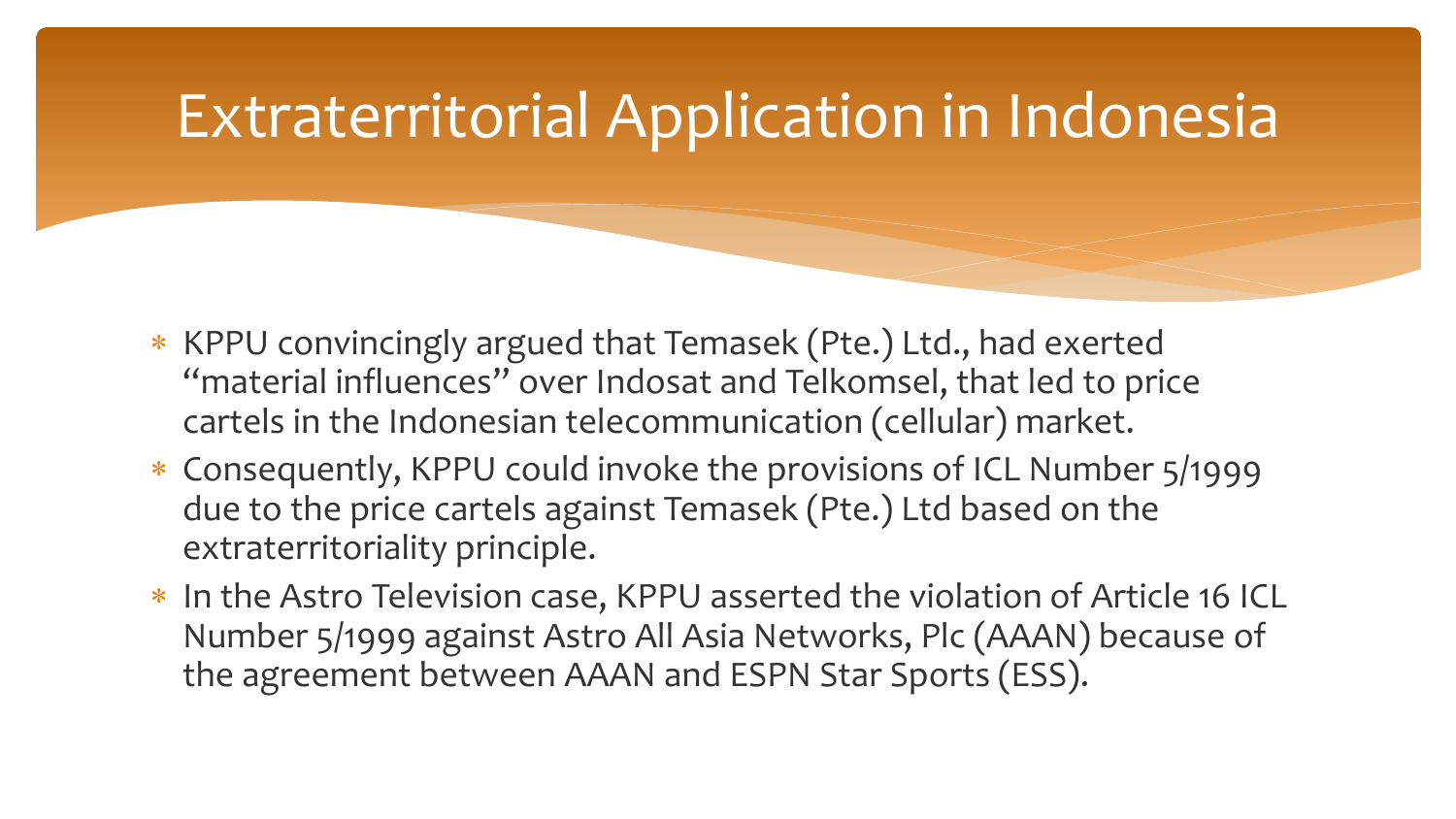## Extraterritorial Application in Indonesia

\* This agreement stipulated the exclusivity as to control and placement of broadcasting right for the Barclays Premiere League 2007-2010 to PT. Direct Vision (PTDV), a subsidiary company of AAAN. All Asia Multimedia Networks (AAMN) together with AAAN ("Astro Group"), not only substantially supported PTDV, but also had "decisive influence" over PTDV.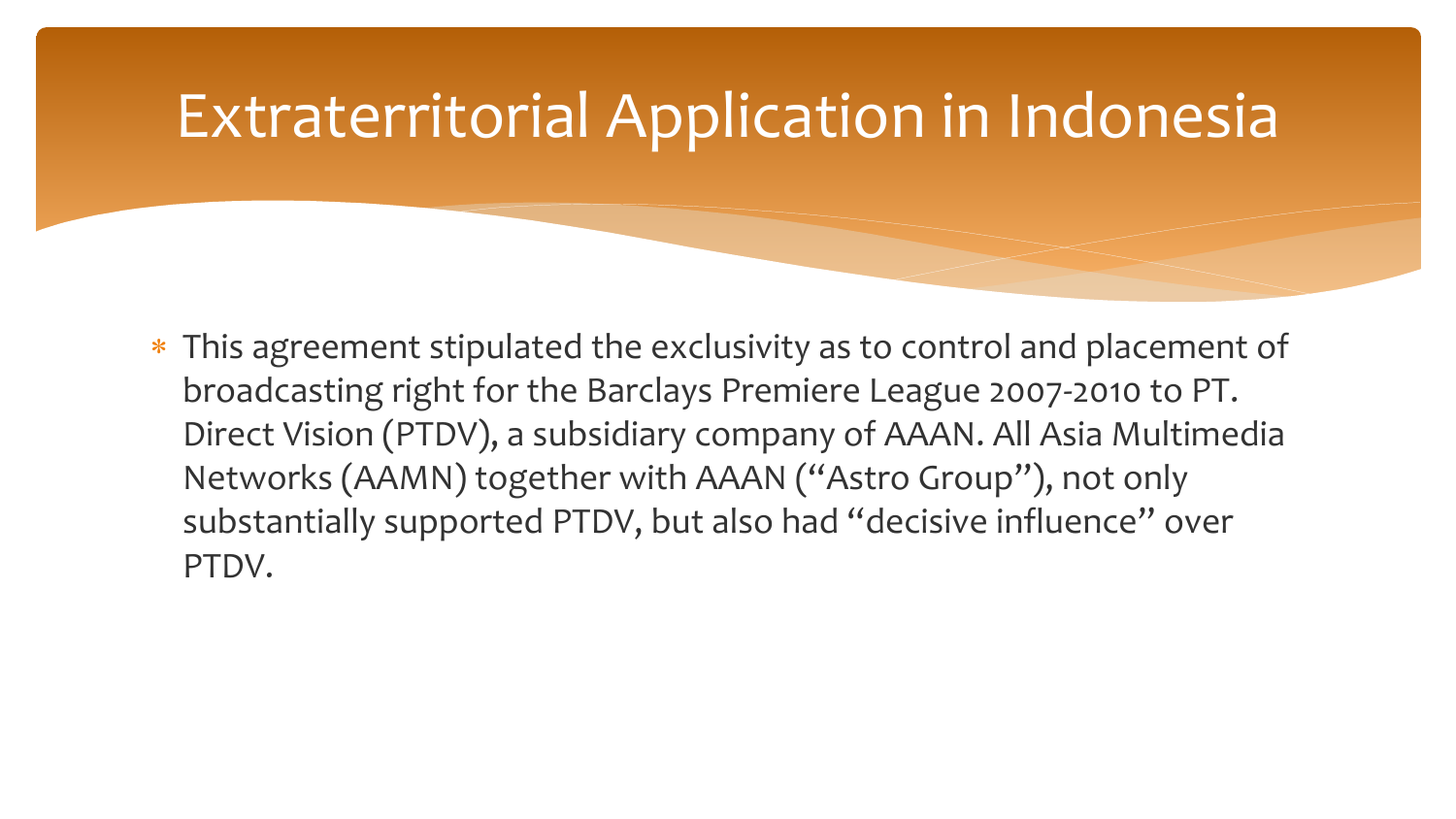# Extraterritorial Application in Singapore

- \* The Singapore Competition Commission has applied the extraterritoriality in the cartels of air freight forwarding services from Japan to Singapore.
- \* In this case, the Competition Authority imposed violation against Section 34 Singapore Competition Act.
- The Singapore Competition Commission imposed penalties against the Singaporean and Japanese companies due to involvement in the international cartel on ball bearings manufacturers.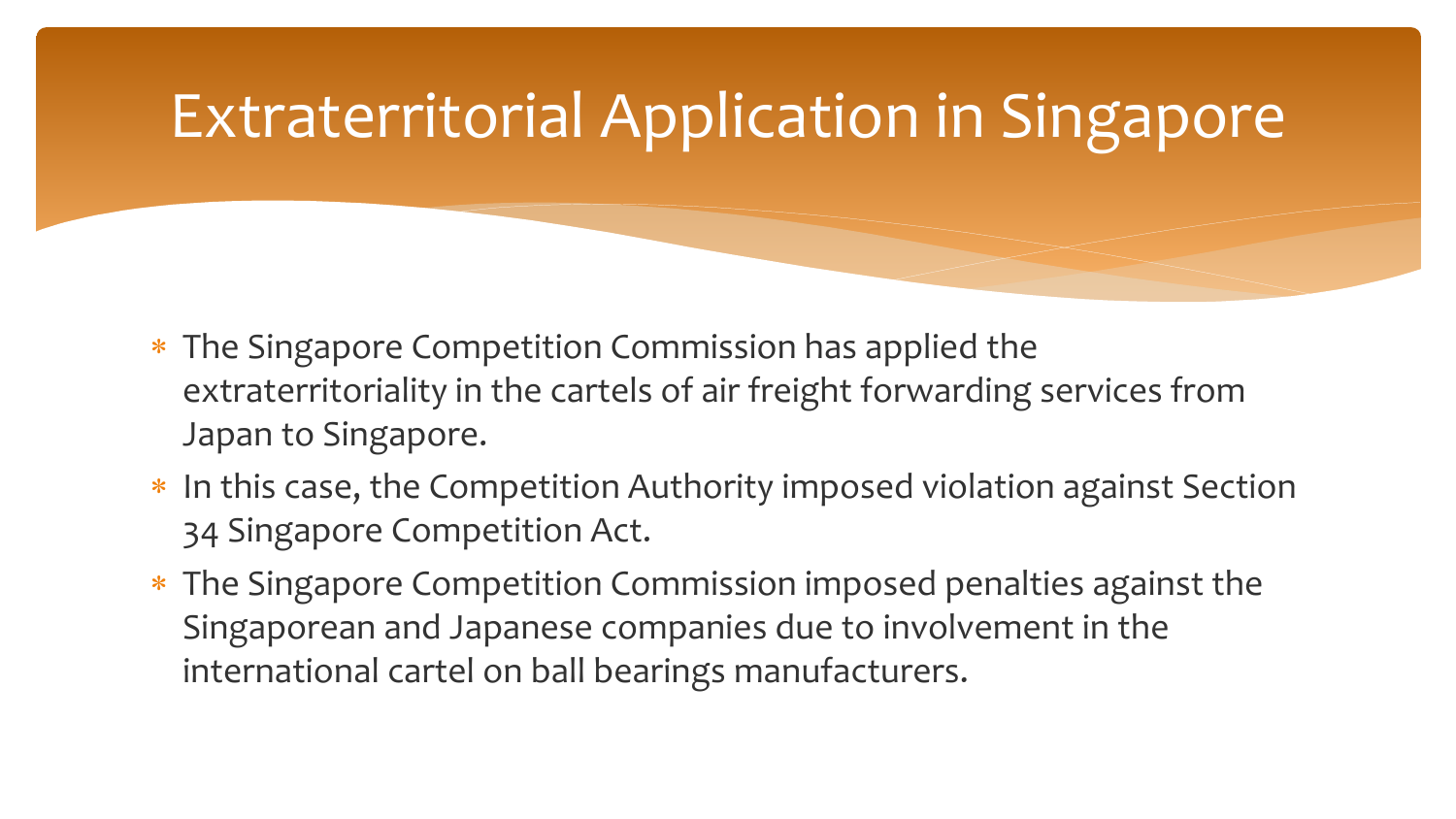#### Feasibility for Implementing the Extraterritoriality in ASEAN

- The feasibility of extraterritoriality principle in the ASEAN encompasses the material (substantive) and formal (procedural) aspects.
- AMSs shall harmonize their respective provision on extraterritoriality.
- The formal (procedural) aspects for the extraterritorial implementation, the ASEAN could keenly consider the following practices, which are: First, the comity principle and Second, the bilateral agreement.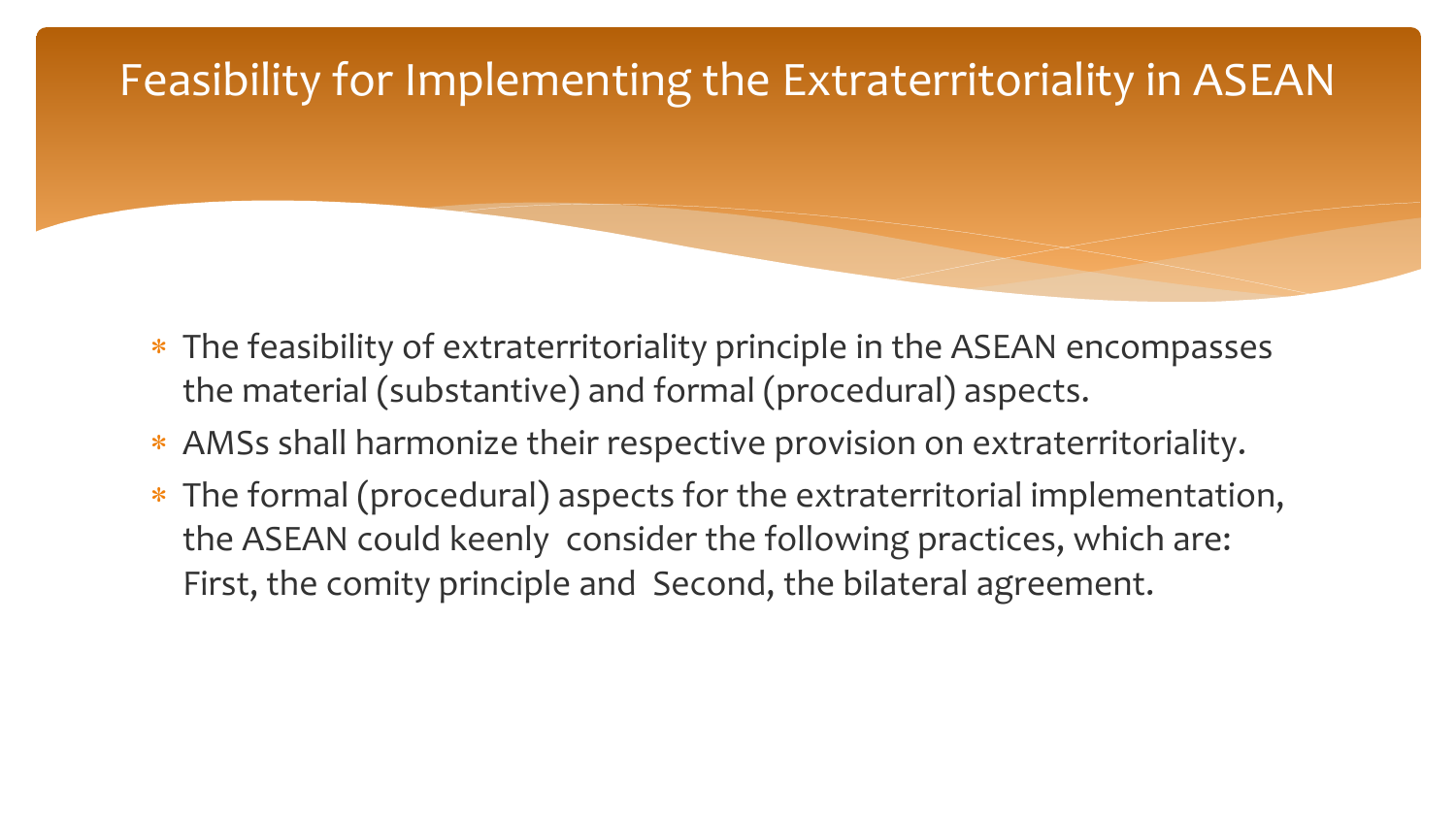### Feasibility for Implementing the Extraterritoriality in ASEAN

- \* The comity manifests into two types, which are:
- **First, positive comity. This refers to a situation:**
- \* "where one state actively requests the other state take necessary measures to protect the interests of the former state.
- **Second, passive comity, whereby this type of comity exists, if:**
- "a more common and traditional in exercise of judicial jurisdiction where courts of one state are required to restrain their jurisdiction in certain cases considering the important interests of other states.
- On the other hand, in order to strengthen an antitrust enforcement, the Competition Authorities (Cartel Office) could make bilateral agreeements with other respective countries.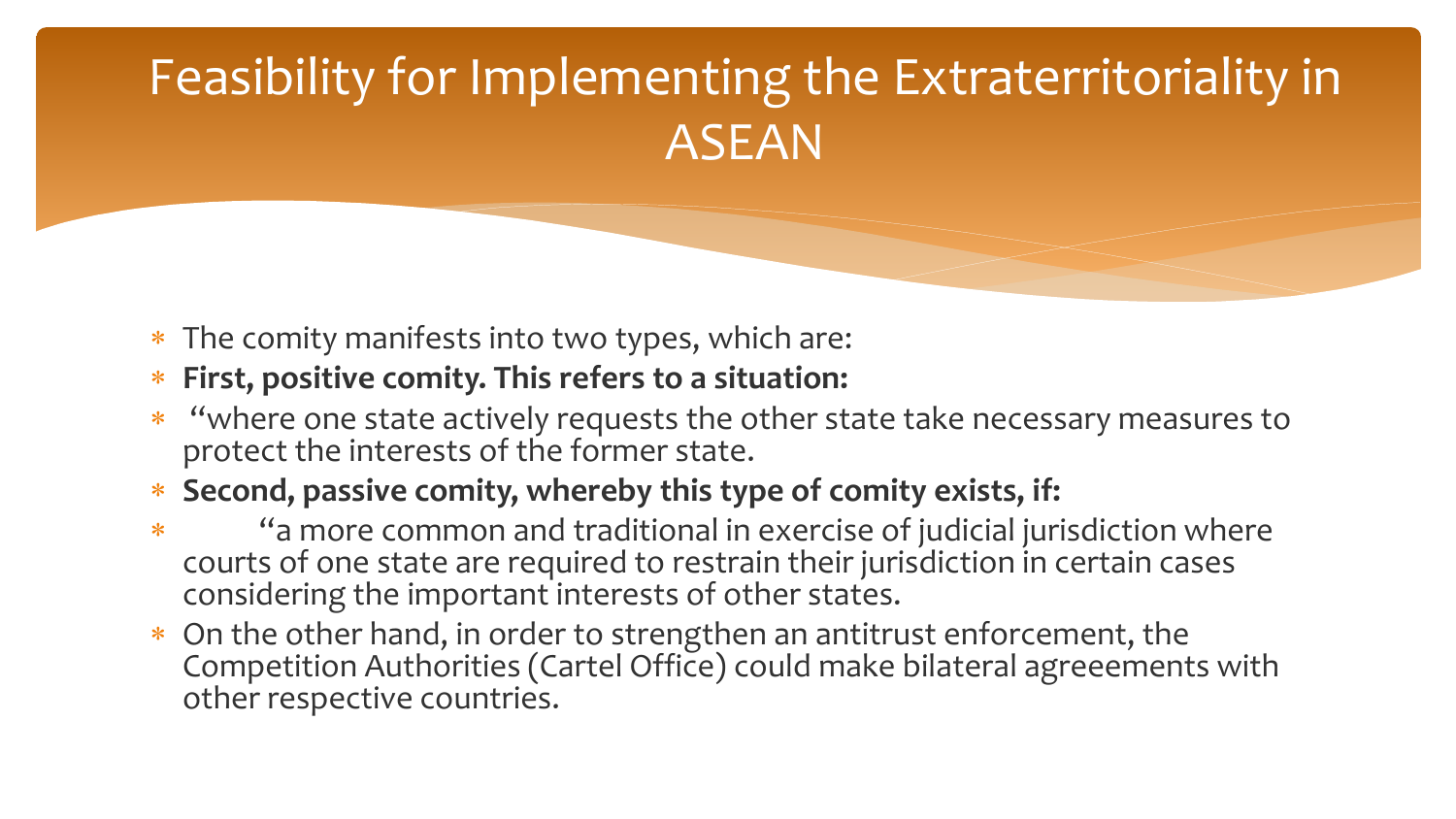# Conclusion

- As regards the increasing importance of extraterritoriality principle in the ASEAN Competition provisions is an undenied factual condition.
- Eventhough the increasing importance of extraterritorial jurisdiction is undenied, but the implementation of its in AEC is still imposible, because there is no legal instrument to enforce it in the AEC that must be followed by every AMSs.
- The posibility of the application of exatraterritorial in the ASEAN Economic Community is just if there is a proper justification among ASEAN Member States, because a state can not take measure to enforce its own national laws on the territory another states without the consent of them.
- \* It could be possible through comity principle and the bilateral agreement.